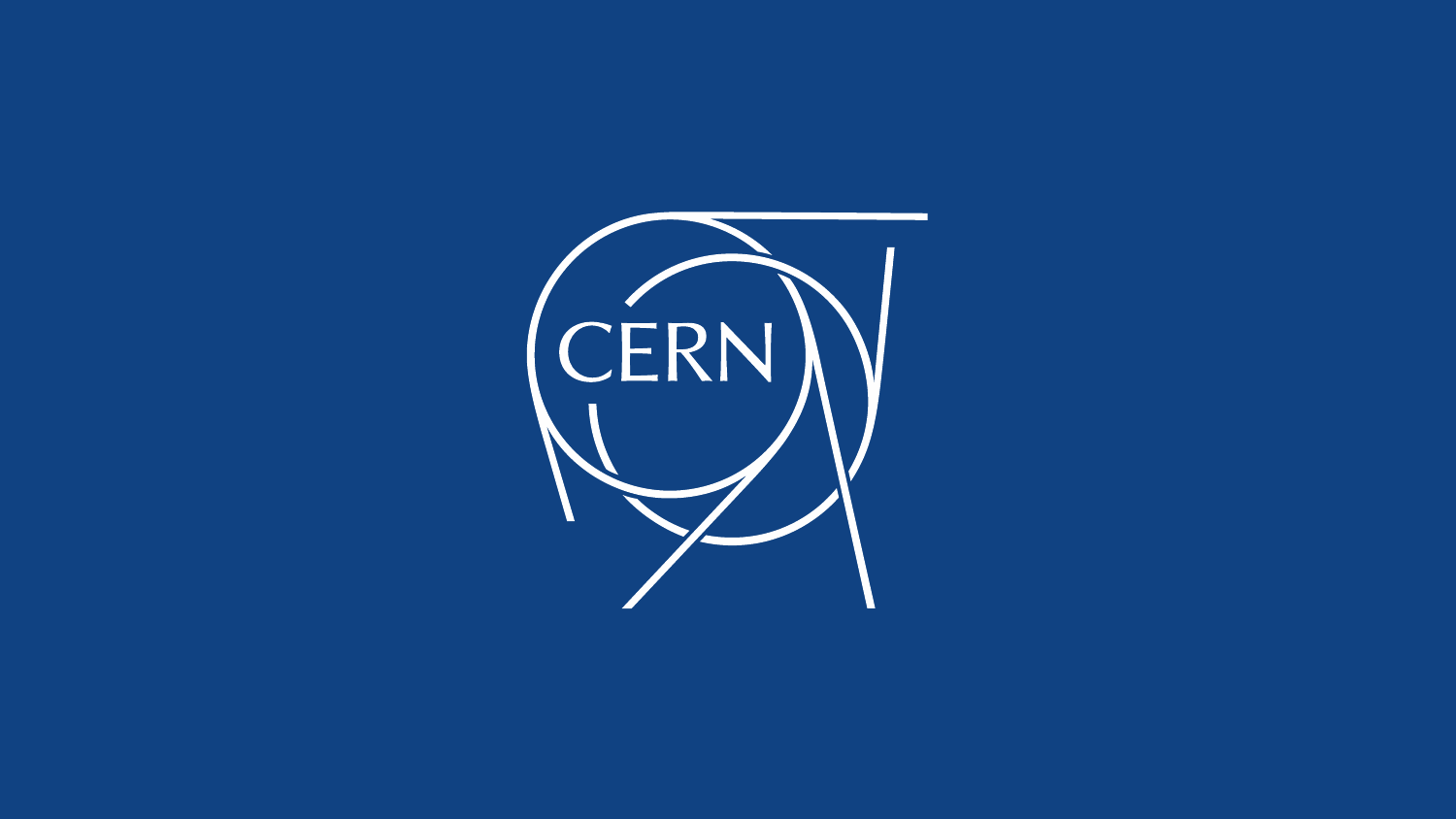### DOMA – relevant existing activities

Oliver Keeble



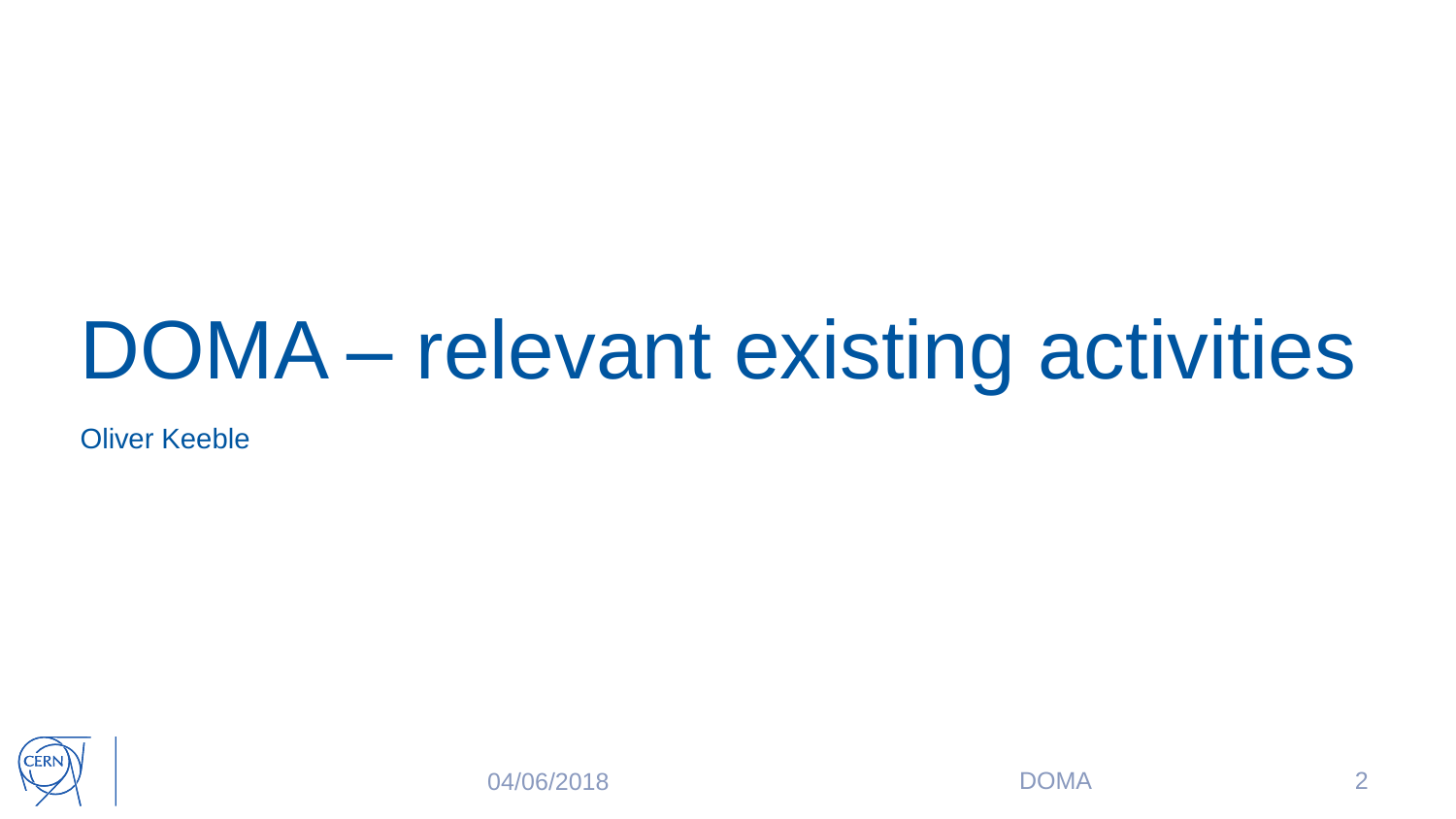### **Overview**

- Current WLCG initiatives
- Historical WLCG initiatives
- Current related activities
- Operations

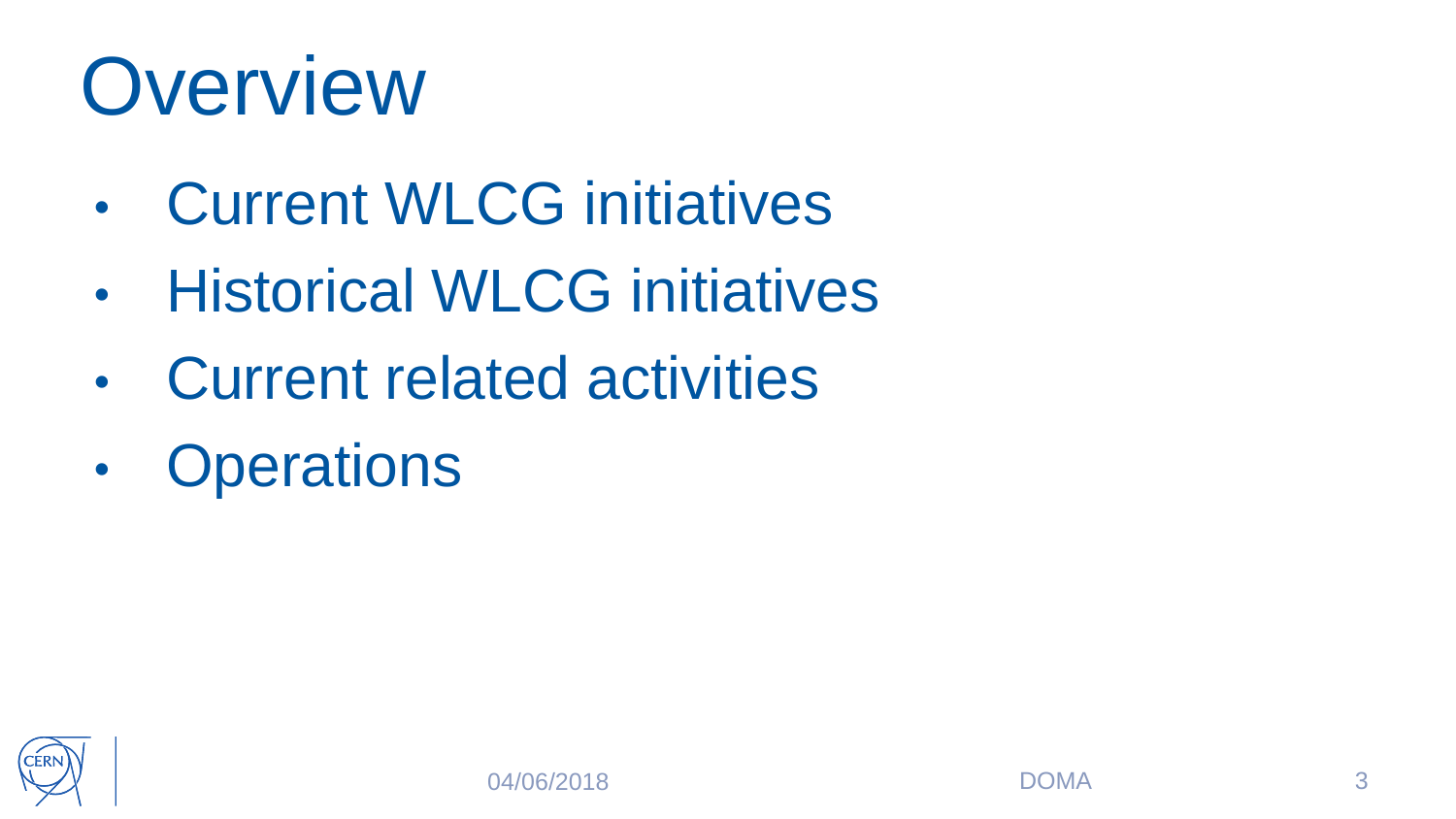### **Current**

- Archival storage
- Storage resource reporting
- DM steering

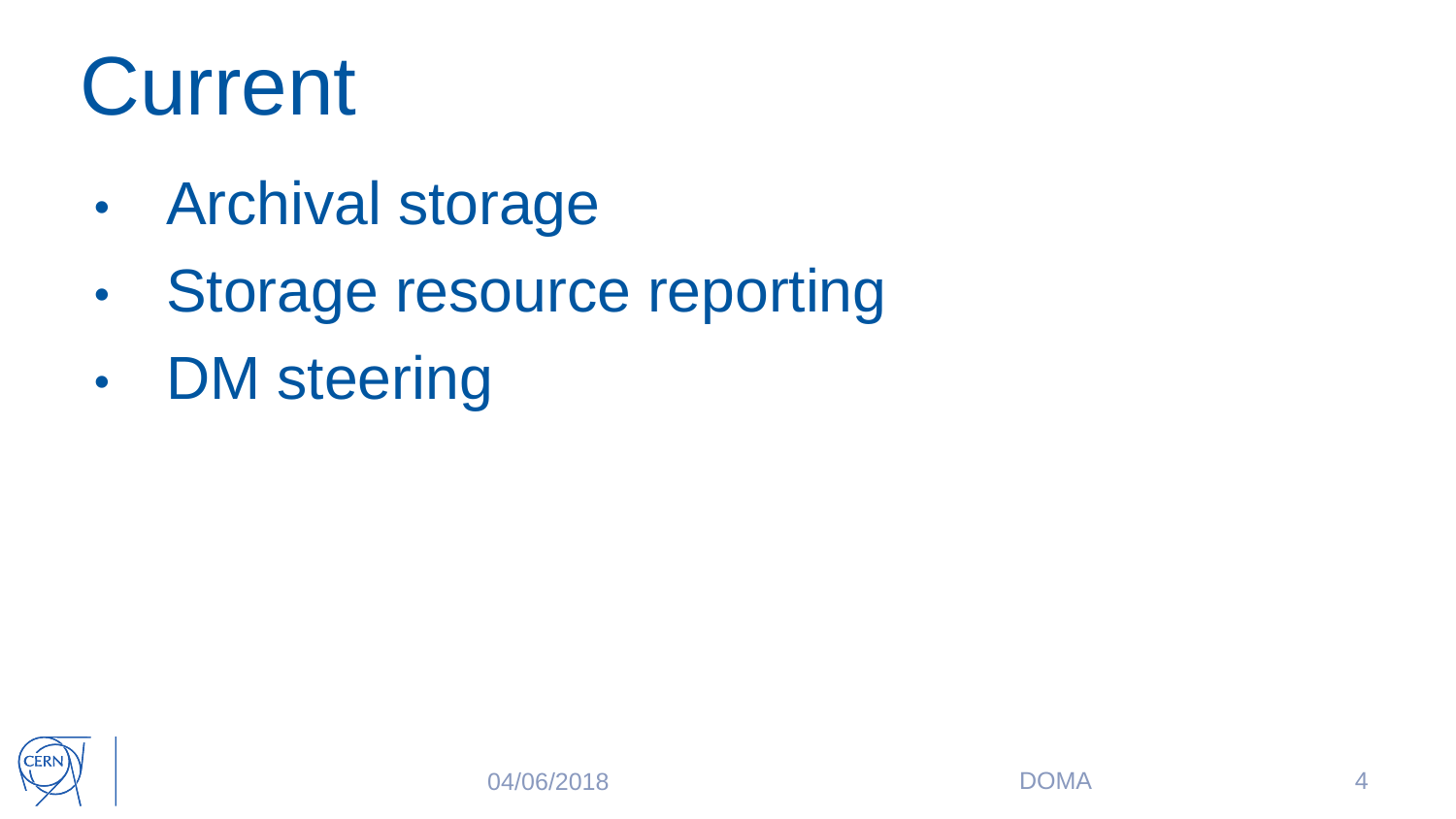## Archival Storage WG

- **Two ongoing initiatives** 
	- Establishing best practise for use of tape systems
		- in preparation for more intensive use of archival systems
	- Identifying and reporting metrics
- See Vlado's HEPiX talk
	- https://indico.cern.ch/event/676324/contributions/2967985/
- Status
	- Site survey complete, formulating recommendations
	- First metrics defined, encouraging publication
- **Future** 
	- Exercising new workflows, e.g. carousels
	- Incorporation of QoS
		- Generalisation of "tape"

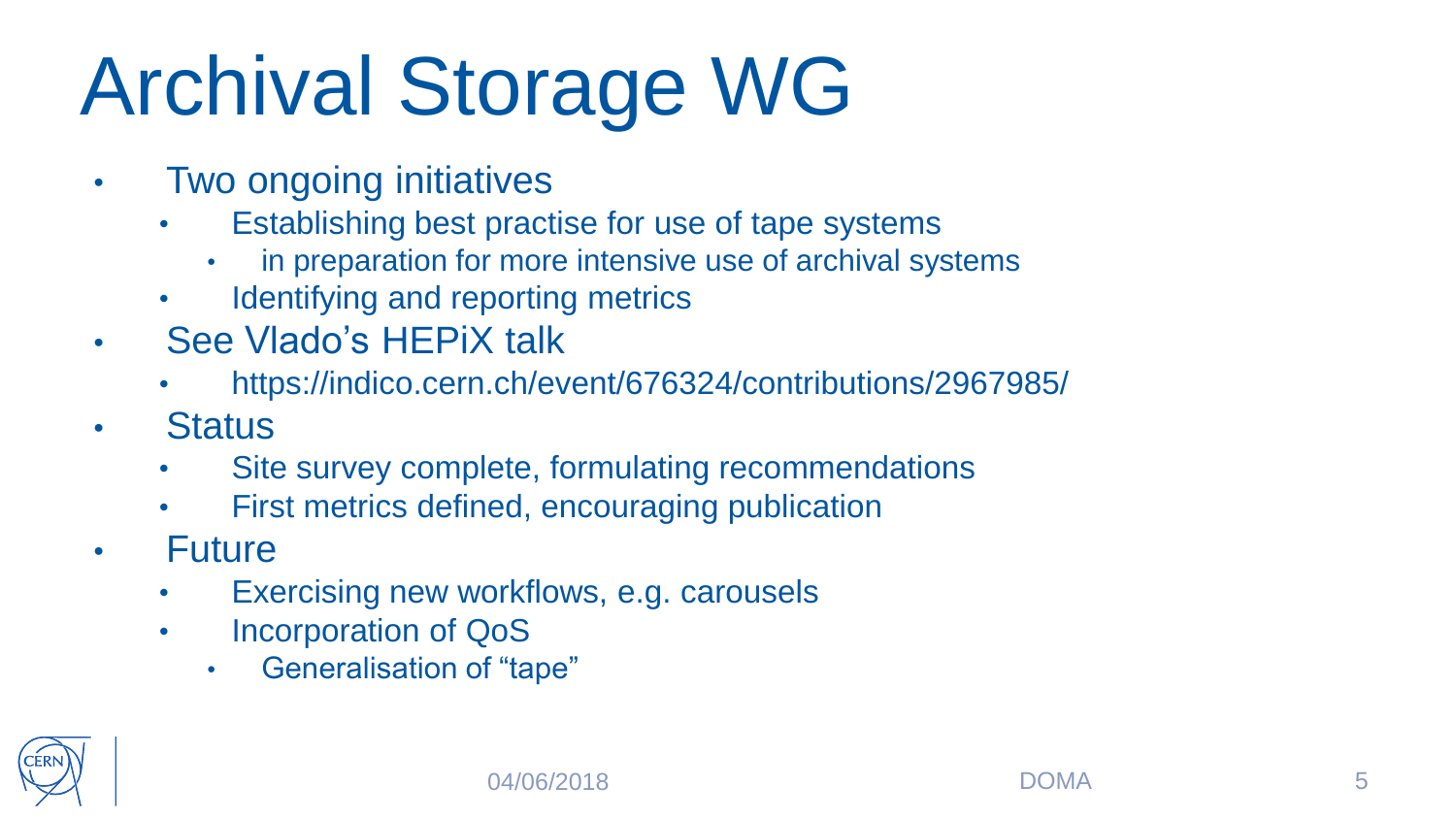### Resource reporting

- Produced a set of recommendations
	- To support WLCG storage accounting and experiment operations
		- How to get used and free space
			- without relying on SRM.
	- https://twiki.cern.ch/twiki/bin/view/LCG/AccountingTaskForce#Storage\_Space\_ Accounting
	- Connection to InfoSys evolution and CRIC
- Status
	- Recommendations implemented by a number of storage systems
		- Rollout far from complete
	- Work on accounting portal progressing
- Future
	- Full exposure of storage costs
	- QoS

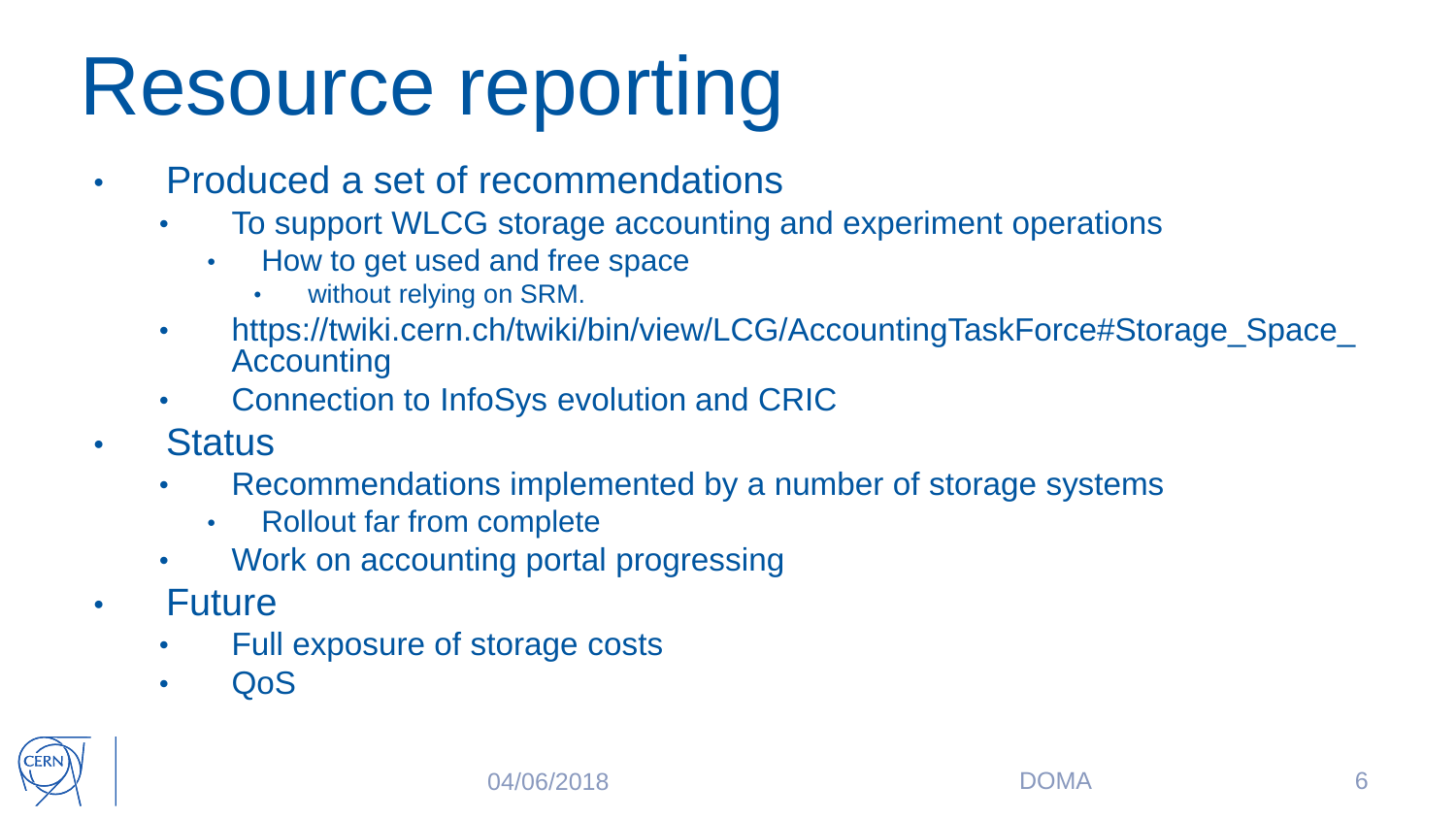### Data Management Steering

- Medium/Long term strategy
	- https://twiki.cern.ch/twiki/bin/view/LCG/WLCGDataSteeringGroup
- In practise decide into which topics common effort should be invested
- Produced a report on priorities and organised a number of meetings
	- preGDBs, WLCG workshop sessions
- **Future** 
	- Should be absorbed into the DOMA activity at the strategic level.

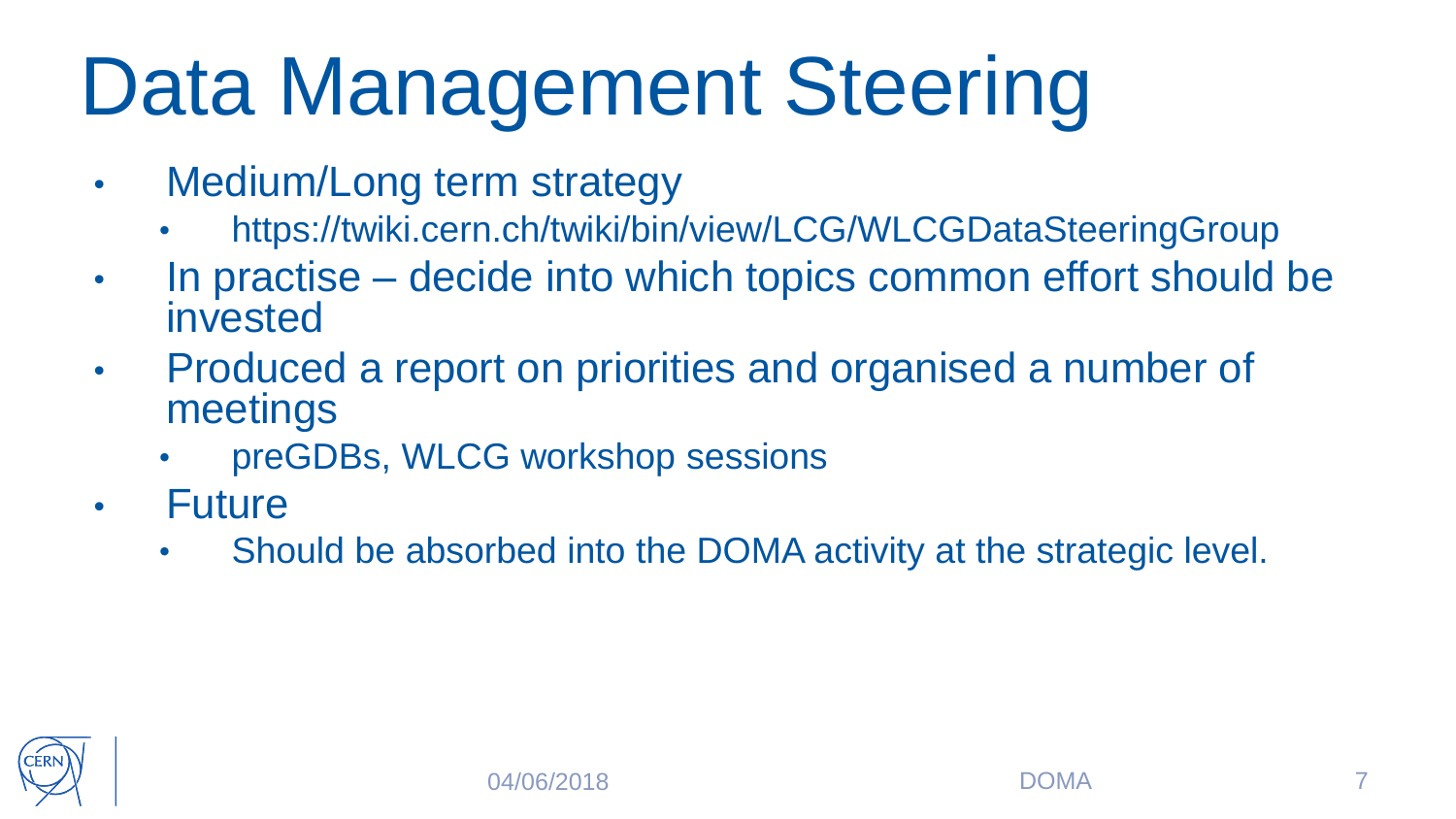# Historical interest

- HTTP Deployment TF
	- Deployment advice and SAM probes
- Caching "interest group"
- preGDBs
	- https://indico.cern.ch/cate gory/6890/
	- Object storage
	- Protocol Zoo
	- Archival storage
	- Resource reporting

• TEGs

- https://indico.cern.ch/cate gory/3772/
- Storage Management
- Data Management
- Access patterns
- Protocol zoo
- Federated Data Stores

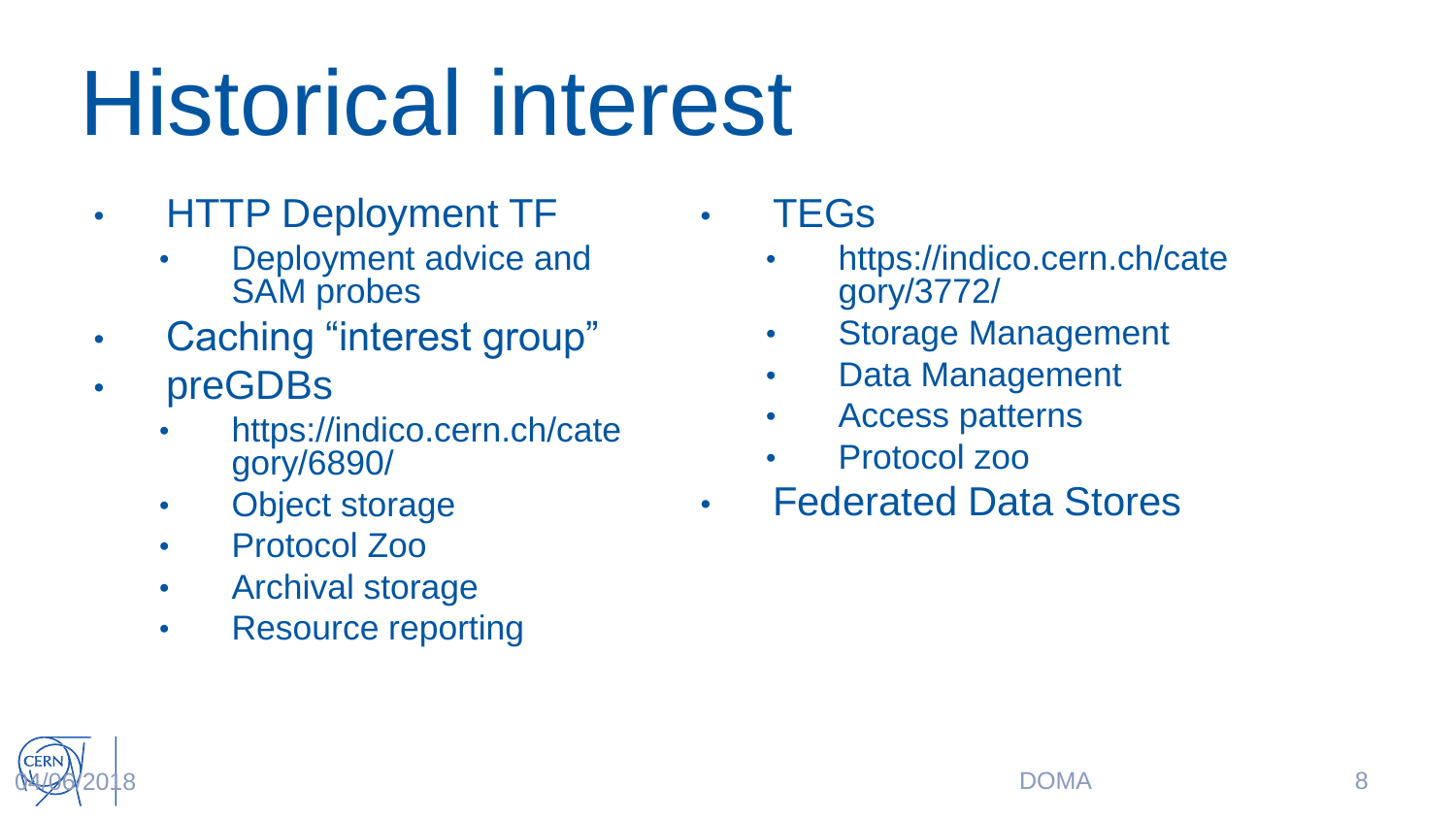### Related

- **HTTP Transfer Ecosystem** 
	- Demonstration of HTTP data distribution
	- Scitokens project
		- Delegation free HTTP transfers
- XDC (http://www.extreme-datacloud.eu/)
	- Investing in dCache, Dynafed, EOS, FTS and Orchestration technologies to create data infrastructure software for WLCG and other communities
- Grid Community Forum (http://gridcf.org)
	- Now the guardians of GSI and GridFTP
- HEPiX WGs
	- <https://indico.cern.ch/category/5233/>
- **HFP Software Foundation** 
	- In particular the Community White Paper on DOMA
		- https://hepsoftwarefoundation.org/activities/cwp.html

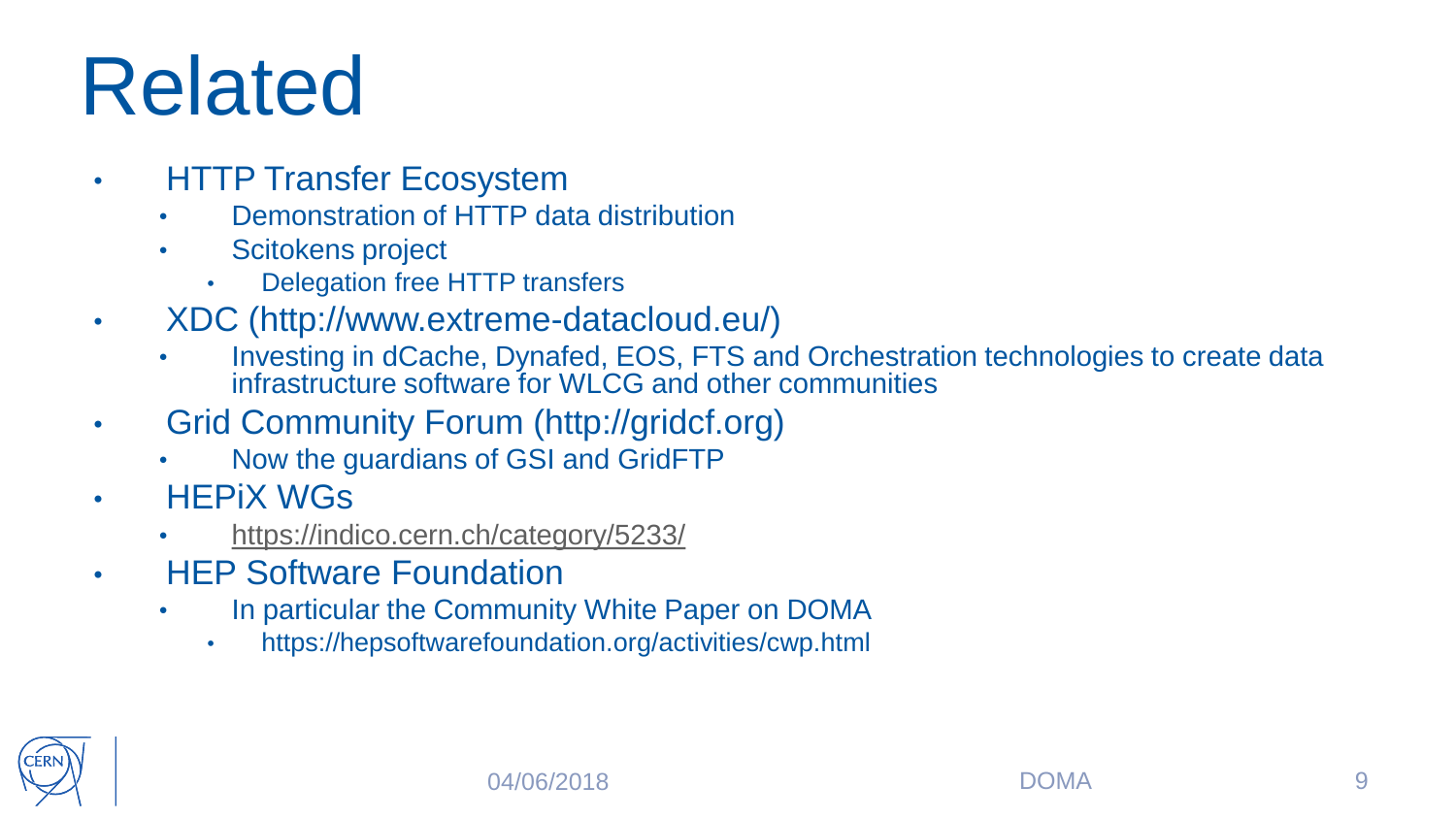## Beyond DOMA

- "DOMA" encourages a global view of data related activities
	- But one can zoom out further we should connect (at least) to the following:
- Network
	- Data infrastructures are enabled by their networks
	- Crucial to develop strategies consistent with projected network evolution
	- https://wlcg-ops.web.cern.ch/ops-coordination-working-groups/network-and-transfermetrics
	- HEPiX Network Functions Virtualisation WG
- AAI
	- Links many DOMA elements together
	- https://twiki.cern.ch/twiki/bin/view/LCG/WLCGAuthorizationWG
- Applications and I/O patterns
- Performance and Cost Modelling
- Data Preservation
- Workload Management…